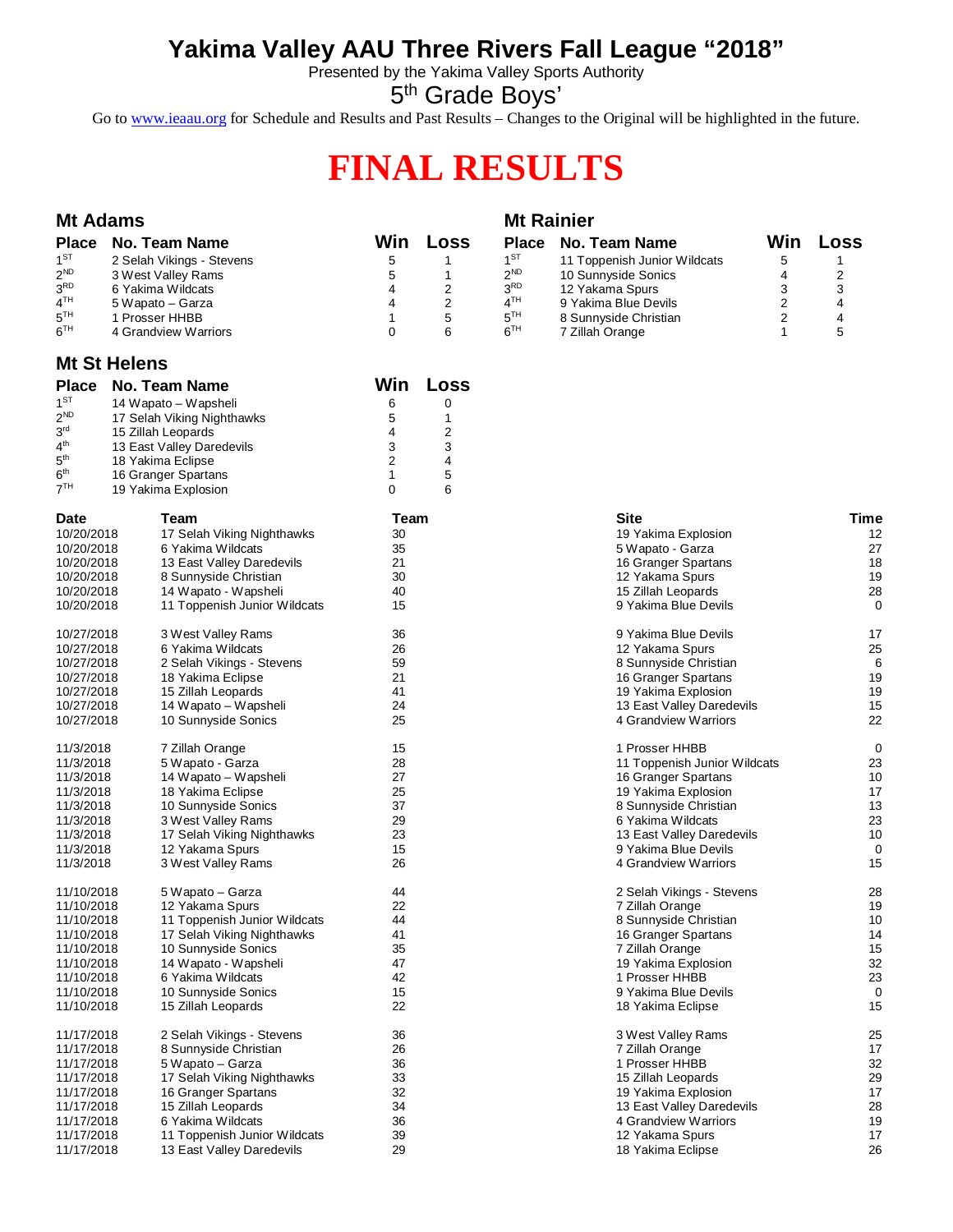### **Yakima Valley AAU Three Rivers Fall League "2018"**

Presented by the Yakima Valley Sports Authority

# *5 th Grade Boys'*

#### Page 2

| 12/1/2018 | 11 Toppenish Junior Wildcats | 43 | 7 Zillah Orange            | 24 |
|-----------|------------------------------|----|----------------------------|----|
| 12/1/2018 | 13 East Valley Dare Devils   | 34 | 19 Yakima Explosion        | 27 |
| 12/1/2018 | 14 Wapato - Wapsheli         | 26 | 17 Selah Viking Nighthawks | 23 |
| 12/1/2018 | 3 West Valley Rams           | 35 | 5 Wapato - Garza           | 26 |
| 12/1/2018 | 12 Yakama Spurs              | 35 | 10 Sunnyside Sonics        | 24 |
| 12/1/2018 | 14 Wapato – Wapsheli         | 39 | 18 Yakima Eclipse          | 28 |
| 12/1/2018 | 9 Yakima Blue Devils         | 21 | 8 Sunnyside Christian      | 19 |
| 12/1/2018 | 2 Selah Vikings - Stevens    | 44 | 6 Yakima Wildcats          | 40 |
| 12/1/2018 | 1 Prosser HHBB               | 39 | 4 Grandview Warriors       | 24 |
| 12/8/2018 | 9 Yakima Blue Devils         | 29 | 7 Zillah Orange            | 25 |
| 12/8/2018 | 2 Selah Vikings - Stevens    | 39 | 4 Grandview Warriors       | 24 |
| 12/8/2018 | 15 Zillah Leopards           | 27 | 16 Granger Spartans        | 14 |
| 12/8/2018 | 11 Toppenish Junior Wildcats | 46 | 10 Sunnyside Sonics        | 16 |
| 12/8/2018 | 3 West Valley Rams           | 27 | 1 Prosser HHBB             | 26 |
| 12/8/2018 | 5 Wapato – Garza             | 34 | 4 Grandview Warriors       | 14 |
| 12/8/2018 | 2 Selah Vikings - Stevens    | 43 | 1 Prosser HHBB             | 41 |
| 12/8/2018 | 17 Selah Viking Nighthawks   | 36 | 18 Yakima Eclipse          | 12 |

#### **Mt Adams Division**

#### **Championship Team**

**Selah Vikings**

**Coach: Mylo Stevens**

**Players: Jose Alvarez, Cody Gasseling, Aaron Gonzalez, Trevor Parke, Lucas Stevens, Noah Wamsley, Walker Dailey, Gibson Waggoner, Carson Decker, Owen Zimmerman**

**2 nd Place Team West Valley Rams Coach: Scott Holt Players: Brayden Pittmon, Logan Holt, Brock Belliston, Johnny Bolles, Kailer Valdovinos, Alex Morales, Mason Prescott, Jacob Carlson**

**3 rd Place Team Yakima Wildcats Coach: Mark Strong Players: Jamaris Smith, Rolando Guzman, Tino Campos, Michael Serna, Issac Cordova, Omar Iniguez, Paul Deluna, Andes Beltran, Nathaniel Hohner, David Swearngin**

**4 th Place Team Wapato Coach: Adolfo Garza Players: Jacob Bobb, Watuyma Fiander, David Garcia, Adolfo Garza, Juan Gomez III, Marcus Juarez, Angel Torrico, Adolpho Garza, Kenai Finley**

**5 th Place Team Prosser HHBB Coach: Roman Cortes Players: Dalin Cortes, Evan Carey, Branden Clarke, Adrian Rivera, Alex Lopez, Adrian Islas, Benjamin Chumpitazi, Brayden Farnsworth, Luke Thornbrugh, Noah Medrano**

**6 th Place Team Grandview Warriors Coach: Jose Espindola Players: Jose Espindola, Luis Campuzano, Aiden Mendoza, Cristian Medrano, Mason Stills, Jakob Gonzalez, Aiden Ramirez, Andre Flores, Joseph Mora, Dylan Garza, Alexander Blakley**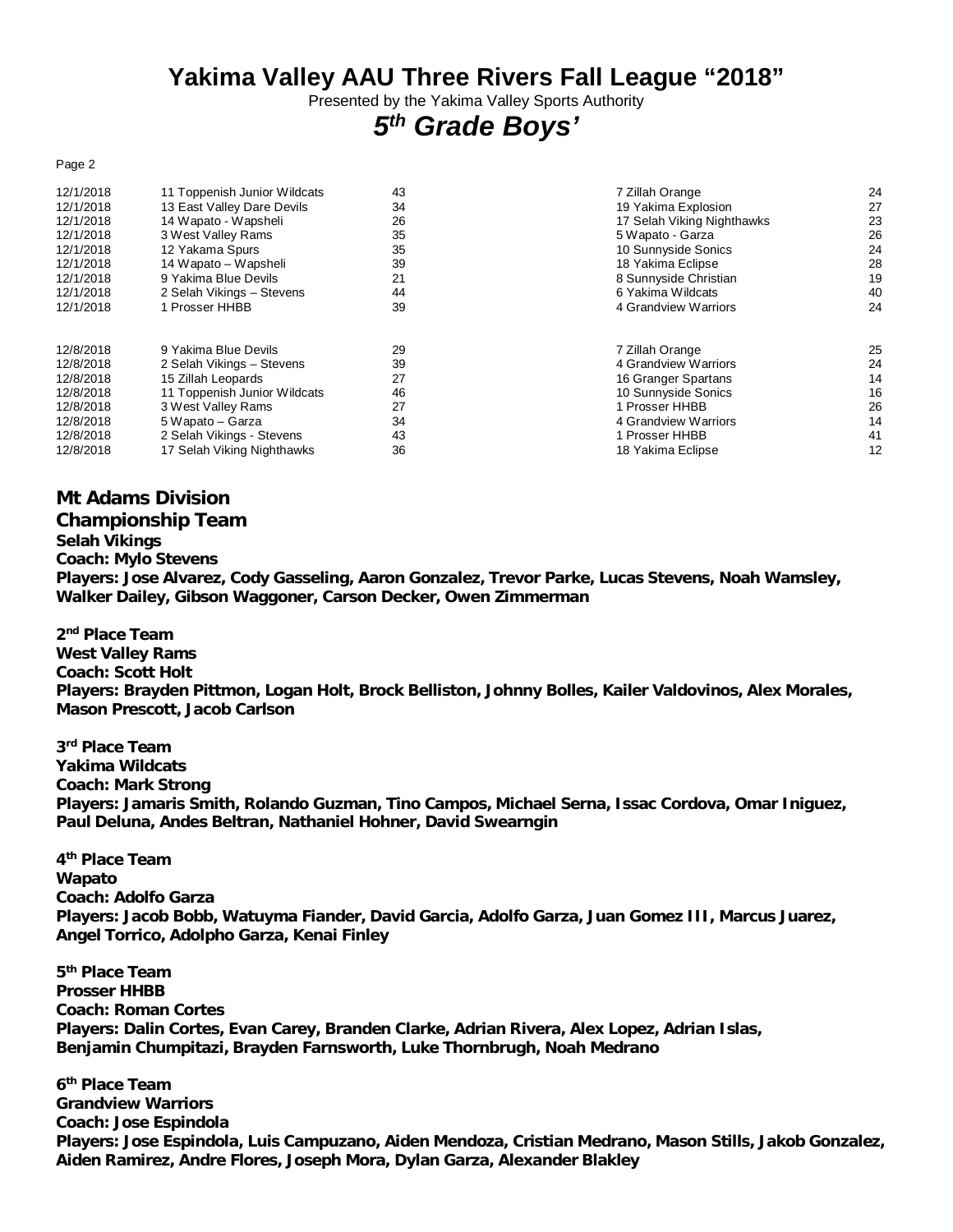**Mt Rainier Division Championship Team Toppenish Junior Wildcats Coach: Roman Ramirez Players: Lupillo Cisneros III, David Lopez, Miguel Felan, Tegan Hernandez, Samuel Sanchez, Jordyn Lopez, Carlos Melgoza, Alex Bazan, Andres Contreras, Dominick Gutierrez**

**2 nd Place Team Sunnyside Sonics Coach: Ivy Weets Players: Camden Barker, Ryker Heeringa, Diego Ochoa, Spencer Parsons, Gunner Porter, Cane Sanchez, Ike Weets, Sterling Hazzard, Sam Johnston, Jorge Moreno**

**3 rd Place Team Yakama Spurs Coach: Willow Jim Players: Joshua Jim, Elijah James, Tyrone Whitefoot, Samual Selam, Jaime Garcia, Tyrelle Shippentower, Jaydon Whitefoot, Shon Jamie, Otis Wyena, Kaedo Sampson, Joshua Sampson, Maximus Oats**

**4 th Place Team Yakima Blue Devils Coach: Jairo Morales Players: Omar Morales, Julian Rodriguez, Esteban Hernandez, Yosgardt Badillo, Genaro Martinez, Miguel Mireles, Santiago Hernandez, Ivan Farias, Jairo Mireles**

**5 th Place Team Sunnyside Christian Coach: Daniel De Boer Players: Jackson Bosma, Antonio Ramos, Talon Candanoza, Aiden Andringa, Brett Andringa, Carson Van De Graaf, Ian Foster**

**6 th Place Team Zillah Orange Coach: Leroy Groeneweg Players: Blake Groeneweg, Henry Davis, Riley Lealos, Henry Davenport, Nathan Kibbe, Daniel Green, Ryan Vader, Angel Ambriz, Andrew Tucker**

**Mt St Helens Championship Team Wapato-Wapsheli Coach: Samantha Kishwalk Players: Donell Smartlowit, Douglas Blodgett, Lyle Wapsheli, Michael Wesley, Dominick Strong, Apaullo Blueback, Jalen Tillequots, Xavier Jaramillo, Gino Padilla, Kingston Dittentholer**

**2 nd Place Team Selah Viking Nighthawks Coach: Max Linden Players: Kyle Blanchard, Tristan Hilmes, Darrent Reynolds, Sergio Velazquez, Carter Hereth, Jace Cuevas, Gibson Waggoner, Walker Dailey, Nickolas Cuevas, Emilio Mendoza, Luke Gates, Mario Lamas, Finnegan Tait**

**3 rd Place Team Zillah Leopards Coach: Italia Quigley Players: Julian Calzada, Leonel Lustre, Jayj Gallegos, Caleb Rutherford, Ivan Gonzalez, Tyson Colton, Jayden Koerner-Hinchey, Satchel Sumner, Terence Elenes, Braeden Johnson**